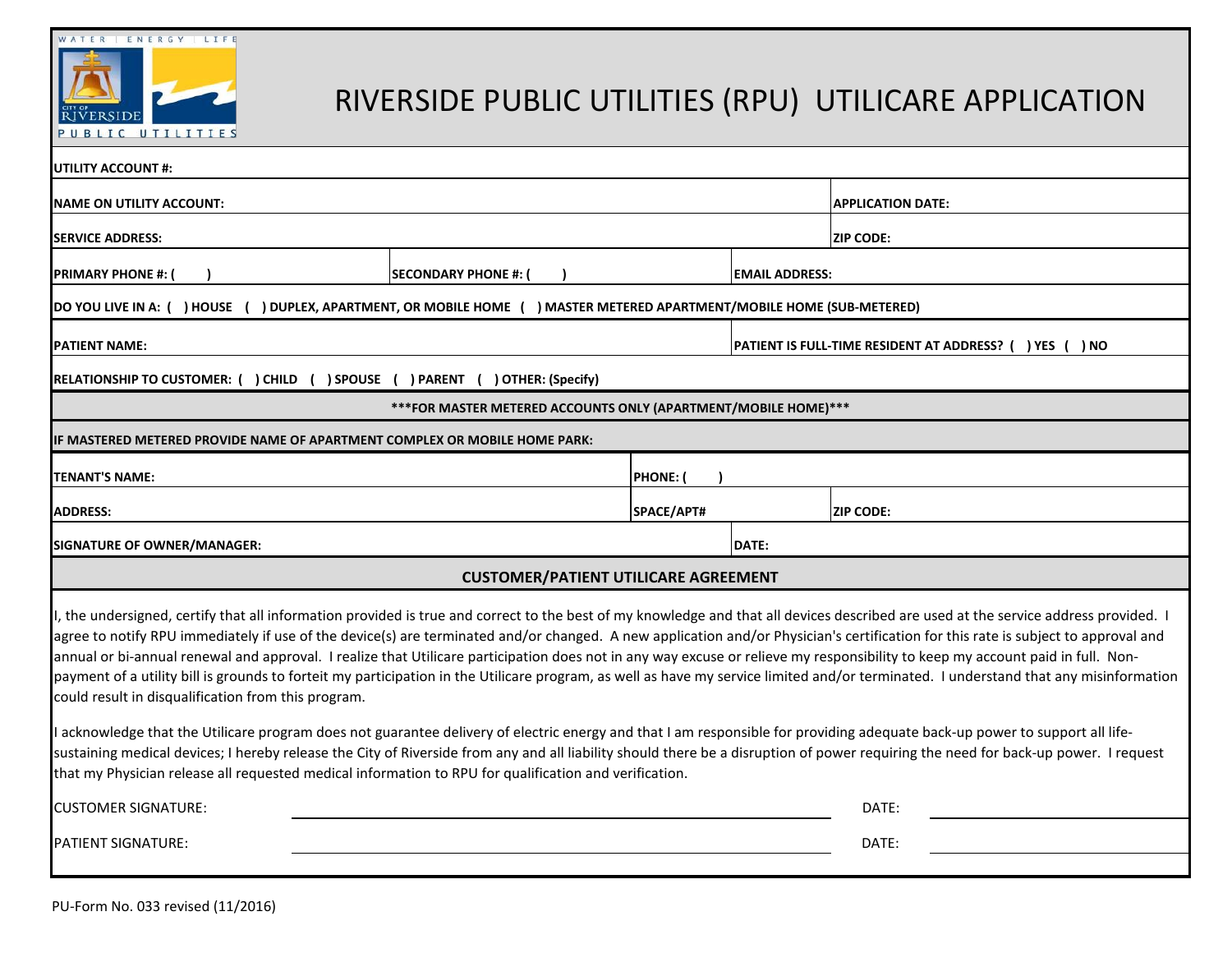## PHYSICIAN'S CERTIFICATION OF MEDICAL CONDITION AND REQUIRED LIFE SUSTAINING EQUIPMENT

### **\*\*\*ALL REQUIRED medical information below must be filled out by signing Physician\*\*\***

| <b>Patient Name:</b>                                                                                           |                                                                                  |                       |                                             |                                  |                                               |                                                                |                                                                      |  |
|----------------------------------------------------------------------------------------------------------------|----------------------------------------------------------------------------------|-----------------------|---------------------------------------------|----------------------------------|-----------------------------------------------|----------------------------------------------------------------|----------------------------------------------------------------------|--|
| <b>Physician's Diagnosed Condition:</b>                                                                        |                                                                                  |                       |                                             |                                  |                                               |                                                                |                                                                      |  |
| <b>Condition is:</b>                                                                                           | ) Non-Permanent<br>Permanent                                                     |                       | <b>Patient is:</b>                          | ) Non-Ambulatory                 |                                               | () Ambulatory                                                  |                                                                      |  |
| Patient's Medical Condition is (select one of the following): ( ) MILD<br>( ) MODERATE ( ) SEVERE ( ) CRITICAL |                                                                                  |                       |                                             |                                  |                                               |                                                                |                                                                      |  |
|                                                                                                                | *** ALL REQUIRED Medical Equipment must be filled in below by signing Physician. |                       |                                             |                                  |                                               |                                                                |                                                                      |  |
|                                                                                                                | Type of Medical Equipment requiring electricity                                  |                       | Required<br><b>Usage Per Day</b><br>(Hours) | Portable?<br>$(Y \text{ or } N)$ | <b>Back Up</b><br>Power<br>System?<br>(Hours) | <b>Service</b><br>Interruption<br><b>Tolerance?</b><br>(Hours) | <b>Is Air Conditioning</b><br>required for life<br>support? (Y or N) |  |
|                                                                                                                |                                                                                  |                       |                                             |                                  |                                               |                                                                |                                                                      |  |
|                                                                                                                |                                                                                  |                       |                                             |                                  |                                               |                                                                |                                                                      |  |
|                                                                                                                |                                                                                  |                       |                                             |                                  |                                               |                                                                |                                                                      |  |
|                                                                                                                |                                                                                  |                       |                                             |                                  |                                               |                                                                |                                                                      |  |
|                                                                                                                | Note: *If more than 5 devices are required, attach an additional sheet.          |                       |                                             |                                  |                                               |                                                                |                                                                      |  |
| PHYSICIAN'S NAME (PRINT):                                                                                      |                                                                                  |                       | <b>CA STATE LICENSE NO:</b>                 |                                  |                                               |                                                                |                                                                      |  |
| <b>ADDRESS:</b>                                                                                                |                                                                                  |                       | PHONE:                                      |                                  |                                               |                                                                |                                                                      |  |
| CITY, STATE, ZIP                                                                                               |                                                                                  | <b>EMAIL ADDRESS:</b> |                                             |                                  |                                               |                                                                |                                                                      |  |
| *** PHYSICIAN'S SIGNATURE:                                                                                     |                                                                                  | DATE:                 |                                             |                                  |                                               |                                                                |                                                                      |  |
| <b>FOR CITY USE ONLY</b>                                                                                       |                                                                                  |                       |                                             |                                  |                                               |                                                                |                                                                      |  |
| <b>EFFECTIVE:</b>                                                                                              | RATE:                                                                            | <b>COMPLETED BY:</b>  |                                             |                                  | <b>DATE RECEIVED:</b>                         |                                                                |                                                                      |  |

PU-Form No. 033 Revised (11/2016)